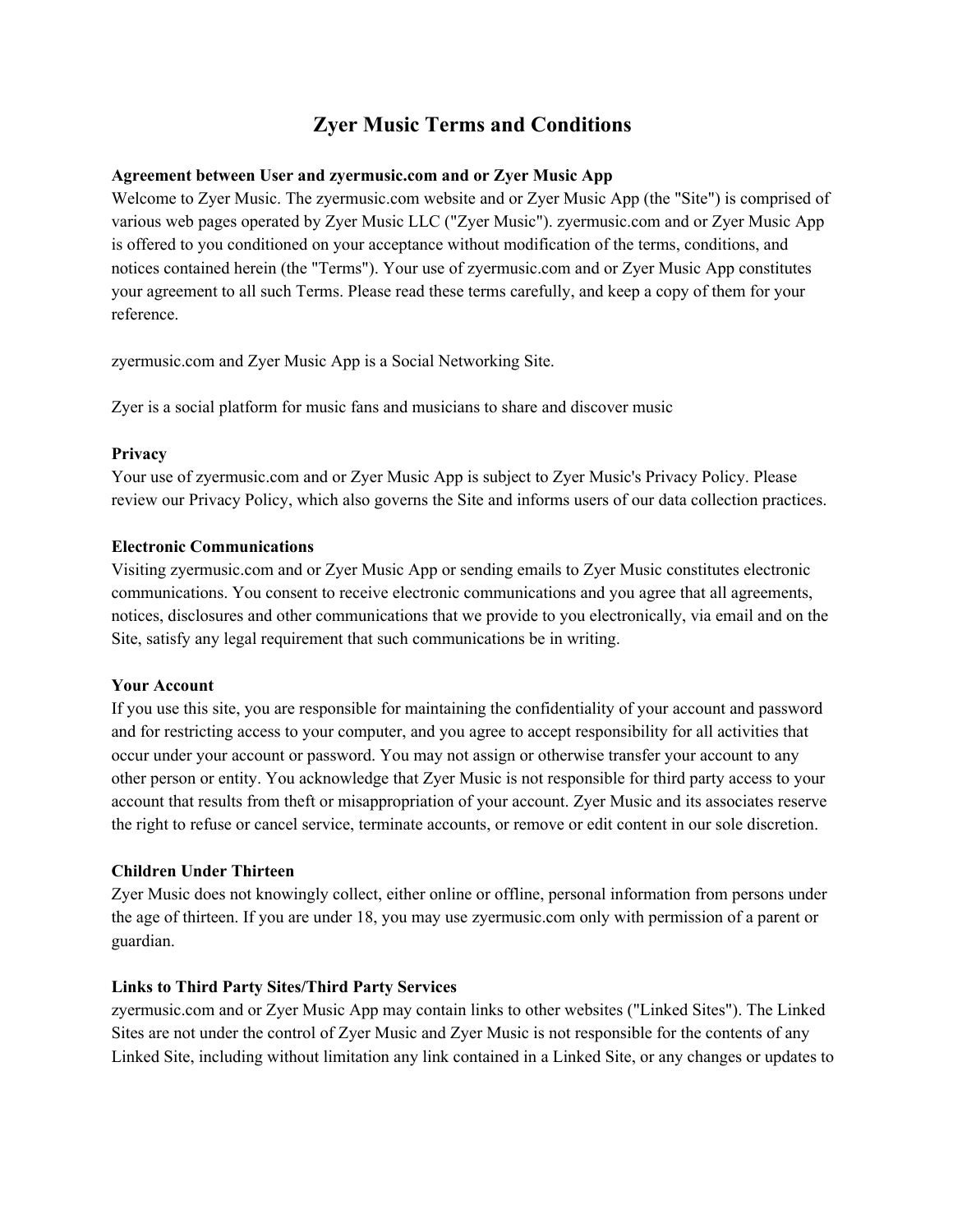a Linked Site. Zyer Music is providing these links to you only as a convenience, and the inclusion of any link does not imply endorsement by Zyer Music of the site or any association with its operators.

Certain services made available via zyermusic.com and or Zyer Music App are delivered by third party sites and organizations. By using any product, service or functionality originating from the zyermusic.com domain and or Zyer Music App, you hereby acknowledge and consent that Zyer Music may share such information and data with any third party with whom Zyer Music has a contractual relationship to provide the requested product, service or functionality on behalf of zyermusic.com and or Zyer Music App users and customers.

# **No Unlawful or Prohibited Use/Intellectual Property**

You are granted a non-exclusive, non-transferable, revocable license to access and use zyermusic.com and or Zyer Music App strictly in accordance with these terms of use. As a condition of your use of the Site, you warrant to Zyer Music that you will not use the Site for any purpose that is unlawful or prohibited by these Terms. You may not use the Site in any manner which could damage, disable, overburden, or impair the Site or interfere with any other party's use and enjoyment of the Site. You may not obtain or attempt to obtain any materials or information through any means not intentionally made available or provided for through the Site.

All content included as part of the Service, such as text, graphics, logos, images, as well as the compilation thereof, and any software used on the Site, is the property of Zyer Music or its suppliers and protected by copyright and other laws that protect intellectual property and proprietary rights. You agree to observe and abide by all copyright and other proprietary notices, legends or other restrictions contained in any such content and will not make any changes thereto.

You will not modify, publish, transmit, reverse engineer, participate in the transfer or sale, create derivative works, or in any way exploit any of the content, in whole or in part, found on the Site. Zyer Music content is not for resale. Your use of the Site does not entitle you to make any unauthorized use of any protected content, and in particular you will not delete or alter any proprietary rights or attribution notices in any content. You will use protected content solely for your personal use, and will make no other use of the content without the express written permission of Zyer Music and the copyright owner. You agree that you do not acquire any ownership rights in any protected content. We do not grant you any licenses, express or implied, to the intellectual property of Zyer Music or our licensors except as expressly authorized by these Terms.

# **Use of Communication Services**

The Site may contain bulletin board services, chat areas, news groups, forums, communities, personal web pages, calendars, and/or other message or communication facilities designed to enable you to communicate with the public at large or with a group (collectively, "Communication Services"). You agree to use the Communication Services only to post, send and receive messages and material that are proper and related to the particular Communication Service.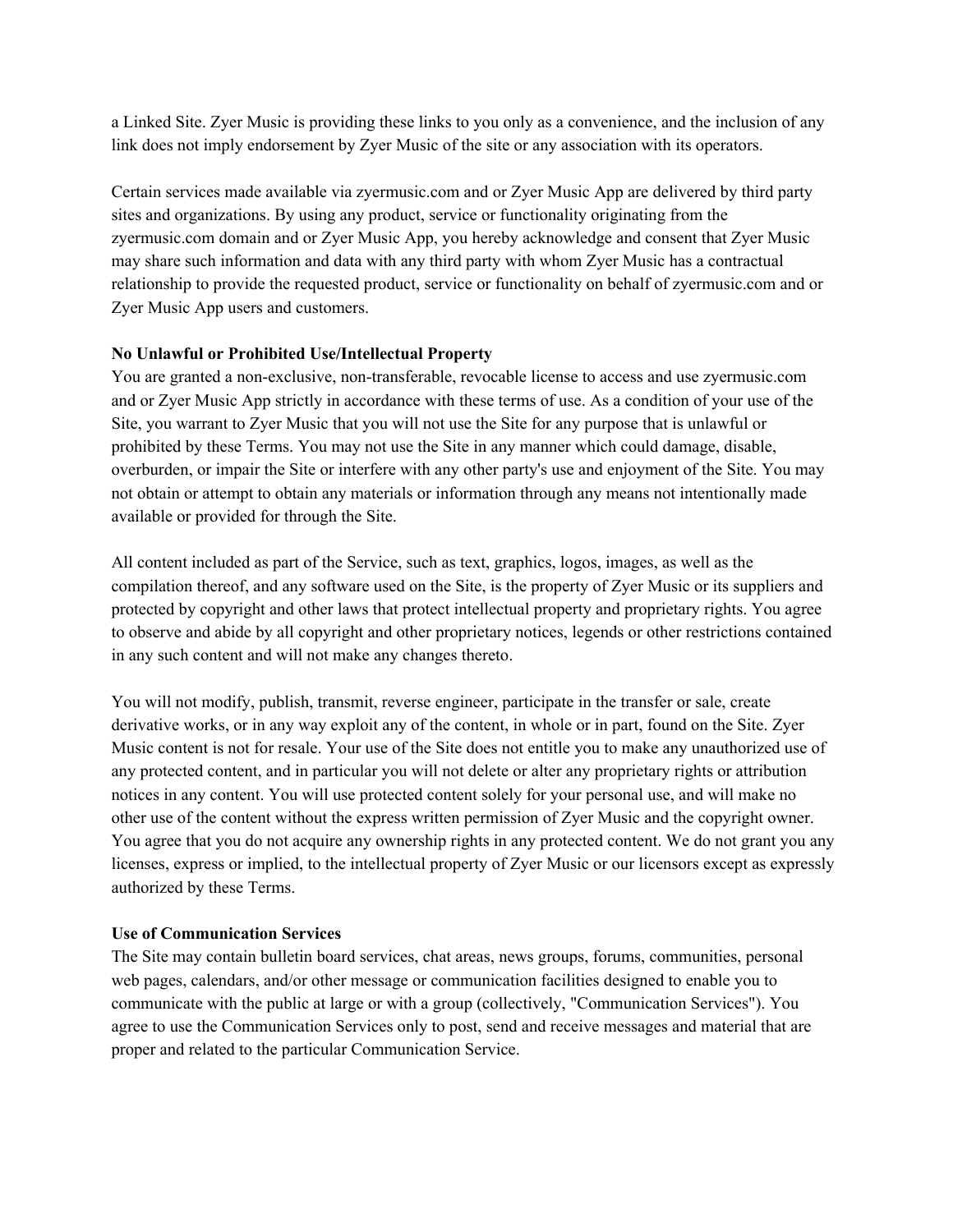By way of example, and not as a limitation, you agree that when using a Communication Service, you will not: defame, abuse, harass, stalk, threaten or otherwise violate the legal rights (such as rights of privacy and publicity) of others; publish, post, upload, distribute or disseminate any inappropriate, profane, defamatory, infringing, obscene, indecent or unlawful topic, name, material or information; upload files that contain software or other material protected by intellectual property laws (or by rights of privacy of publicity) unless you own or control the rights thereto or have received all necessary consents; upload files that contain viruses, corrupted files, or any other similar software or programs that may damage the operation of another's computer; advertise or offer to sell or buy any goods or services for any business purpose, unless such Communication Service specifically allows such messages; conduct or forward surveys, contests, pyramid schemes or chain letters; download any file posted by another user of a Communication Service that you know, or reasonably should know, cannot be legally distributed in such manner; falsify or delete any author attributions, legal or other proper notices or proprietary designations or labels of the origin or source of software or other material contained in a file that is uploaded; restrict or inhibit any other user from using and enjoying the Communication Services; violate any code of conduct or other guidelines which may be applicable for any particular Communication Service; harvest or otherwise collect information about others, including e-mail addresses, without their consent; violate any applicable laws or regulations.

Zyer Music has no obligation to monitor the Communication Services. However, Zyer Music reserves the right to review materials posted to a Communication Service and to remove any materials in its sole discretion. Zyer Music reserves the right to terminate your access to any or all of the Communication Services at any time without notice for any reason whatsoever.

Zyer Music reserves the right at all times to disclose any information as necessary to satisfy any applicable law, regulation, legal process or governmental request, or to edit, refuse to post or to remove any information or materials, in whole or in part, in Zyer Music's sole discretion.

Always use caution when giving out any personally identifying information about yourself or your children in any Communication Service. Zyer Music does not control or endorse the content, messages or information found in any Communication Service and, therefore, Zyer Music specifically disclaims any liability with regard to the Communication Services and any actions resulting from your participation in any Communication Service. Managers and hosts are not authorized Zyer Music spokespersons, and their views do not necessarily reflect those of Zyer Music.

Materials uploaded to a Communication Service may be subject to posted limitations on usage, reproduction and/or dissemination. You are responsible for adhering to such limitations if you upload the materials.

#### **Materials Provided to zyermusic.com or Posted on Any Zyer Music Web Page**

Zyer Music does not claim ownership of the materials you provide to zyermusic.com and or Zyer Music App (including feedback and suggestions) or post, upload, input or submit to any Zyer Music Site or our associated services (collectively "Submissions"). However, by posting, uploading, inputting, providing or submitting your Submission you are granting Zyer Music, our affiliated companies and necessary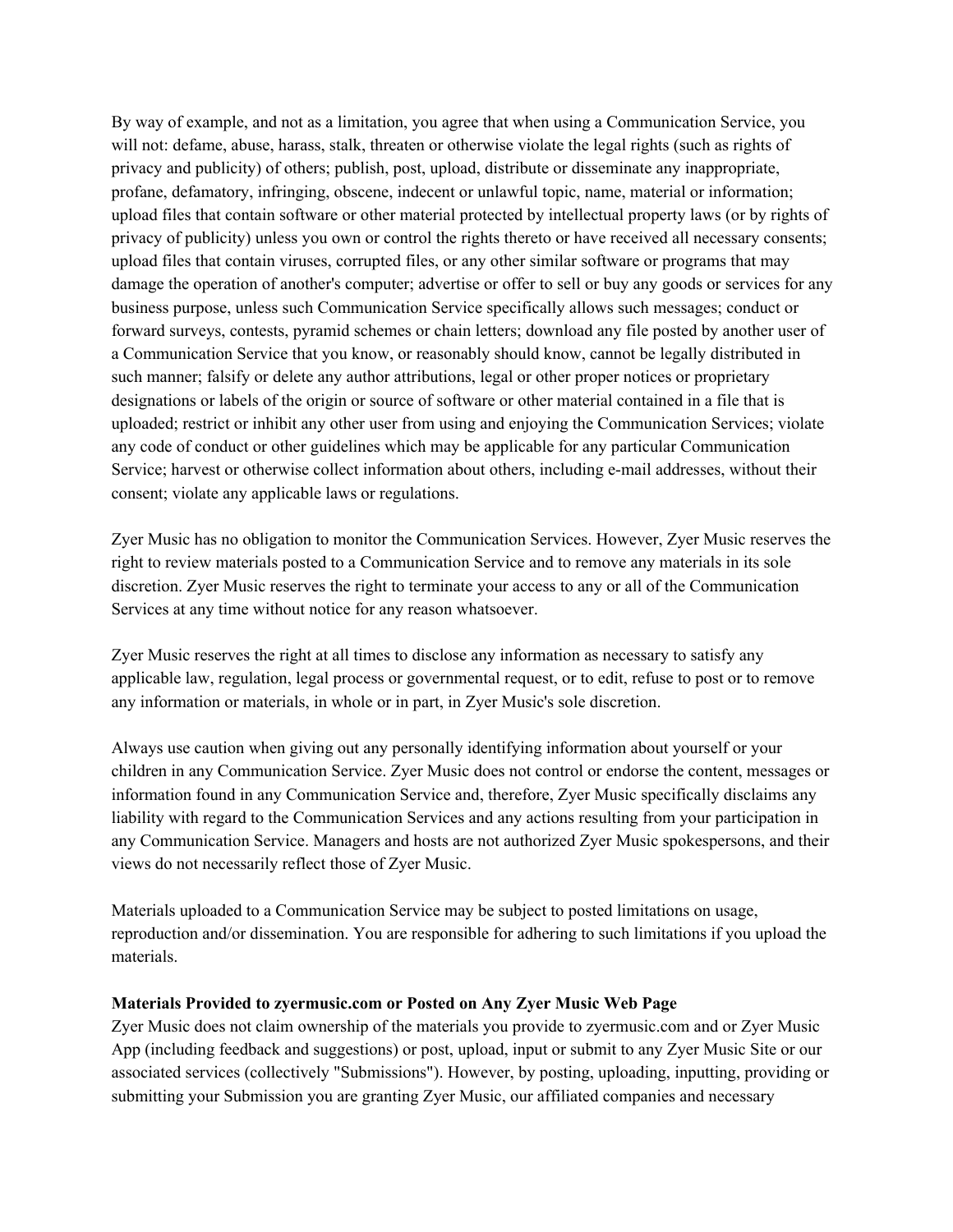sublicensees permission to use your Submission in connection with the operation of their Internet businesses including, without limitation, the rights to: copy, distribute, transmit, publicly display, publicly perform, reproduce, edit, translate and reformat your Submission; and to publish your name in connection with your Submission.

No compensation will be paid with respect to the use of your Submission, as provided herein. Zyer Music is under no obligation to post or use any Submission you may provide and may remove any Submission at any time in Zyer Music's sole discretion.

By posting, uploading, inputting, providing or submitting your Submission you warrant and represent that you own or otherwise control all of the rights to your Submission as described in this section including, without limitation, all the rights necessary for you to provide, post, upload, input or submit the Submissions.

#### **Third Party Accounts**

You will be able to connect your Zyer Music account to third party accounts. By connecting your Zyer Music account to your third party account, you acknowledge and agree that you are consenting to the continuous release of information about you to others (in accordance with your privacy settings on those third party sites). If you do not want information about you to be shared in this manner, do not use this feature.

#### **International Users**

The Service is controlled, operated and administered by Zyer Music from our offices within the USA. If you access the Service from a location outside the USA, you are responsible for compliance with all local laws. You agree that you will not use the Zyer Music Content accessed through zyermusic.com and or Zyer Music App in any country or in any manner prohibited by any applicable laws, restrictions or regulations.

#### **Indemnification**

You agree to indemnify, defend and hold harmless Zyer Music, its officers, directors, employees, agents and third parties, for any losses, costs, liabilities and expenses (including reasonable attorney's fees) relating to or arising out of your use of or inability to use the Site or services, any user postings made by you, your violation of any terms of this Agreement or your violation of any rights of a third party, or your violation of any applicable laws, rules or regulations. Zyer Music reserves the right, at its own cost, to assume the exclusive defense and control of any matter otherwise subject to indemnification by you, in which event you will fully cooperate with Zyer Music in asserting any available defenses.

#### **Arbitration**

In the event the parties are not able to resolve any dispute between them arising out of or concerning these Terms and Conditions, or any provisions hereof, whether in contract, tort, or otherwise at law or in equity for damages or any other relief, then such dispute shall be resolved only by final and binding arbitration pursuant to the Federal Arbitration Act, conducted by a single neutral arbitrator and administered by the American Arbitration Association, or a similar arbitration service selected by the parties, in a location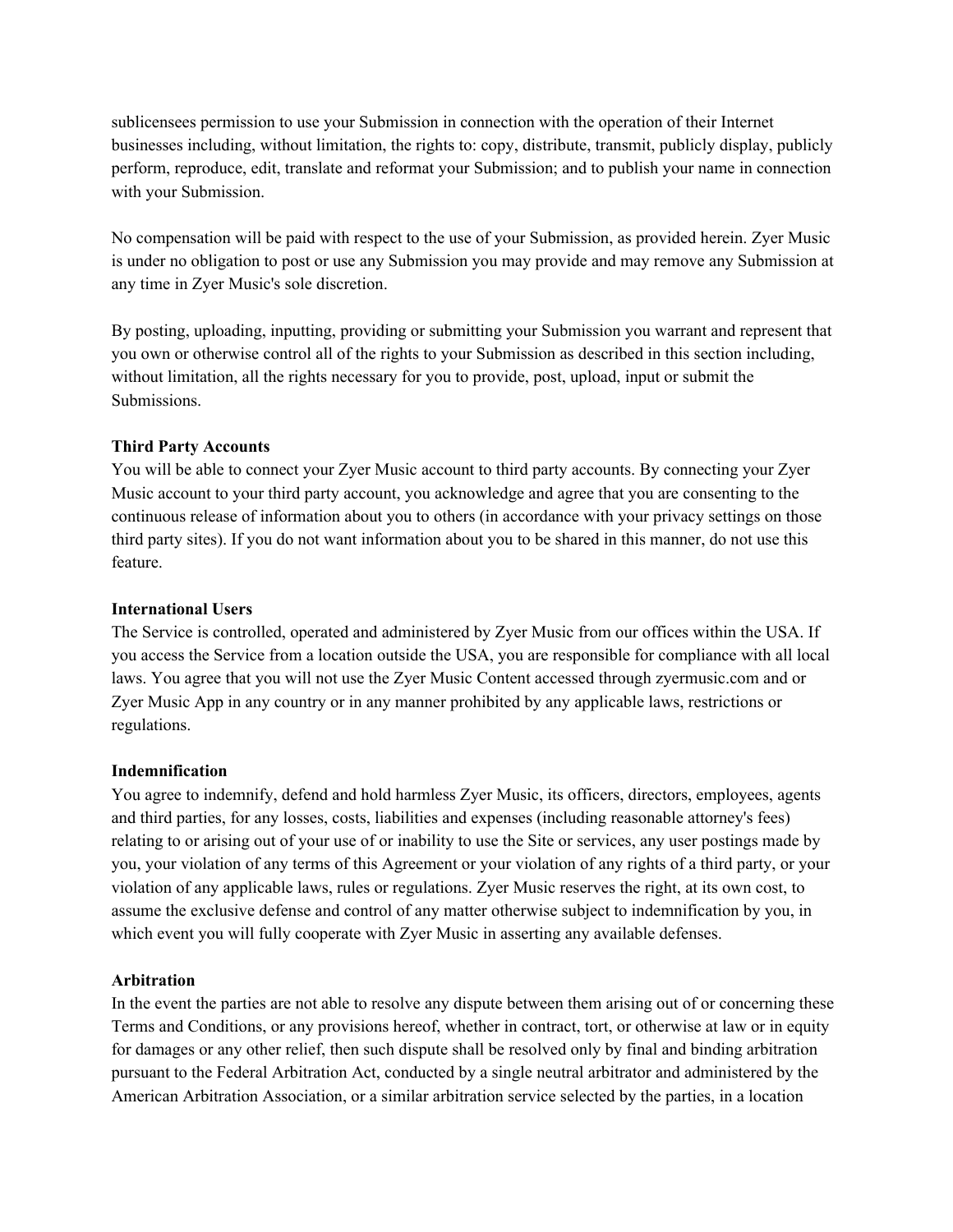mutually agreed upon by the parties. The arbitrator's award shall be final, and judgment may be entered upon it in any court having jurisdiction. In the event that any legal or equitable action, proceeding or arbitration arises out of or concerns these Terms and Conditions, the prevailing party shall be entitled to recover its costs and reasonable attorney's fees. The parties agree to arbitrate all disputes and claims in regards to these Terms and Conditions or any disputes arising as a result of these Terms and Conditions, whether directly or indirectly, including Tort claims that are a result of these Terms and Conditions. The parties agree that the Federal Arbitration Act governs the interpretation and enforcement of this provision. The entire dispute, including the scope and enforceability of this arbitration provision shall be determined by the Arbitrator. This arbitration provision shall survive the termination of these Terms and Conditions.

# **Class Action Waiver**

Any arbitration under these Terms and Conditions will take place on an individual basis; class arbitrations and class/representative/collective actions are not permitted. THE PARTIES AGREE THAT A PARTY MAY BRING CLAIMS AGAINST THE OTHER ONLY IN EACH'S INDIVIDUAL CAPACITY, AND NOT AS A PLAINTIFF OR CLASS MEMBER IN ANY PUTATIVE CLASS, COLLECTIVE AND/ OR REPRESENTATIVE PROCEEDING, SUCH AS IN THE FORM OF A PRIVATE ATTORNEY GENERAL ACTION AGAINST THE OTHER. Further, unless both you and Zyer Music agree otherwise, the arbitrator may not consolidate more than one person's claims, and may not otherwise preside over any form of a representative or class proceeding.

# **Liability Disclaimer**

THE INFORMATION, SOFTWARE, PRODUCTS, AND SERVICES INCLUDED IN OR AVAILABLE THROUGH THE SITE MAY INCLUDE INACCURACIES OR TYPOGRAPHICAL ERRORS. CHANGES ARE PERIODICALLY ADDED TO THE INFORMATION HEREIN. ZYER MUSIC LLC AND/OR ITS SUPPLIERS MAY MAKE IMPROVEMENTS AND/OR CHANGES IN THE SITE AT ANY TIME.

ZYER MUSIC LLC AND/OR ITS SUPPLIERS MAKE NO REPRESENTATIONS ABOUT THE SUITABILITY, RELIABILITY, AVAILABILITY, TIMELINESS, AND ACCURACY OF THE INFORMATION, SOFTWARE, PRODUCTS, SERVICES AND RELATED GRAPHICS CONTAINED ON THE SITE FOR ANY PURPOSE. TO THE MAXIMUM EXTENT PERMITTED BY APPLICABLE LAW, ALL SUCH INFORMATION, SOFTWARE, PRODUCTS, SERVICES AND RELATED GRAPHICS ARE PROVIDED "AS IS" WITHOUT WARRANTY OR CONDITION OF ANY KIND. ZYER MUSIC LLC AND/OR ITS SUPPLIERS HEREBY DISCLAIM ALL WARRANTIES AND CONDITIONS WITH REGARD TO THIS INFORMATION, SOFTWARE, PRODUCTS, SERVICES AND RELATED GRAPHICS, INCLUDING ALL IMPLIED WARRANTIES OR CONDITIONS OF MERCHANTABILITY, FITNESS FOR A PARTICULAR PURPOSE, TITLE AND NON-INFRINGEMENT.

TO THE MAXIMUM EXTENT PERMITTED BY APPLICABLE LAW, IN NO EVENT SHALL ZYER MUSIC LLC AND/OR ITS SUPPLIERS BE LIABLE FOR ANY DIRECT, INDIRECT, PUNITIVE, INCIDENTAL, SPECIAL, CONSEQUENTIAL DAMAGES OR ANY DAMAGES WHATSOEVER INCLUDING, WITHOUT LIMITATION, DAMAGES FOR LOSS OF USE, DATA OR PROFITS,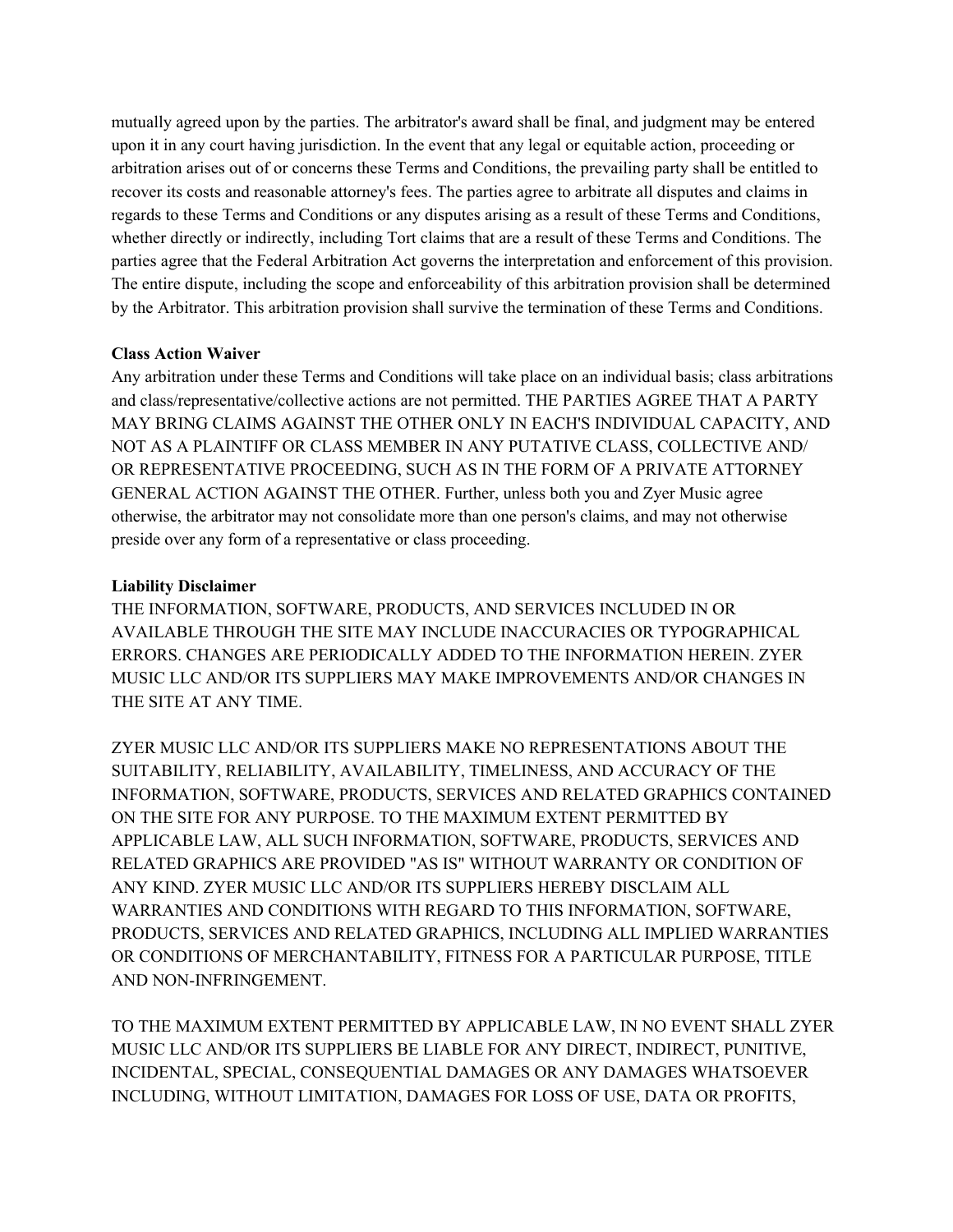ARISING OUT OF OR IN ANY WAY CONNECTED WITH THE USE OR PERFORMANCE OF THE SITE, WITH THE DELAY OR INABILITY TO USE THE SITE OR RELATED SERVICES, THE PROVISION OF OR FAILURE TO PROVIDE SERVICES, OR FOR ANY INFORMATION, SOFTWARE, PRODUCTS, SERVICES AND RELATED GRAPHICS OBTAINED THROUGH THE SITE, OR OTHERWISE ARISING OUT OF THE USE OF THE SITE, WHETHER BASED ON CONTRACT, TORT, NEGLIGENCE, STRICT LIABILITY OR OTHERWISE, EVEN IF ZYER MUSIC LLC OR ANY OF ITS SUPPLIERS HAS BEEN ADVISED OF THE POSSIBILITY OF DAMAGES. BECAUSE SOME STATES/JURISDICTIONS DO NOT ALLOW THE EXCLUSION OR LIMITATION OF LIABILITY FOR CONSEQUENTIAL OR INCIDENTAL DAMAGES, THE ABOVE LIMITATION MAY NOT APPLY TO YOU. IF YOU ARE DISSATISFIED WITH ANY PORTION OF THE SITE, OR WITH ANY OF THESE TERMS OF USE, YOUR SOLE AND EXCLUSIVE REMEDY IS TO DISCONTINUE USING THE SITE.

#### **Termination/Access Restriction**

Zyer Music reserves the right, in its sole discretion, to terminate your access to the Site and the related services or any portion thereof at any time, without notice. To the maximum extent permitted by law, this agreement is governed by the laws of the State of Delaware and you hereby consent to the exclusive jurisdiction and venue of courts in Delaware in all disputes arising out of or relating to the use of the Site. Use of the Site is unauthorized in any jurisdiction that does not give effect to all provisions of these Terms, including, without limitation, this section.

You agree that no joint venture, partnership, employment, or agency relationship exists between you and Zyer Music as a result of this agreement or use of the Site. Zyer Music's performance of this agreement is subject to existing laws and legal process, and nothing contained in this agreement is in derogation of Zyer Music's right to comply with governmental, court and law enforcement requests or requirements relating to your use of the Site or information provided to or gathered by Zyer Music with respect to such use. If any part of this agreement is determined to be invalid or unenforceable pursuant to applicable law including, but not limited to, the warranty disclaimers and liability limitations set forth above, then the invalid or unenforceable provision will be deemed superseded by a valid, enforceable provision that most closely matches the intent of the original provision and the remainder of the agreement shall continue in effect.

Unless otherwise specified herein, this agreement constitutes the entire agreement between the user and Zyer Music with respect to the Site and it supersedes all prior or contemporaneous communications and proposals, whether electronic, oral or written, between the user and Zyer Music with respect to the Site. A printed version of this agreement and of any notice given in electronic form shall be admissible in judicial or administrative proceedings based upon or relating to this agreement to the same extent and subject to the same conditions as other business documents and records originally generated and maintained in printed form. It is the express wish to the parties that this agreement and all related documents be written in English.

# **Changes to Terms**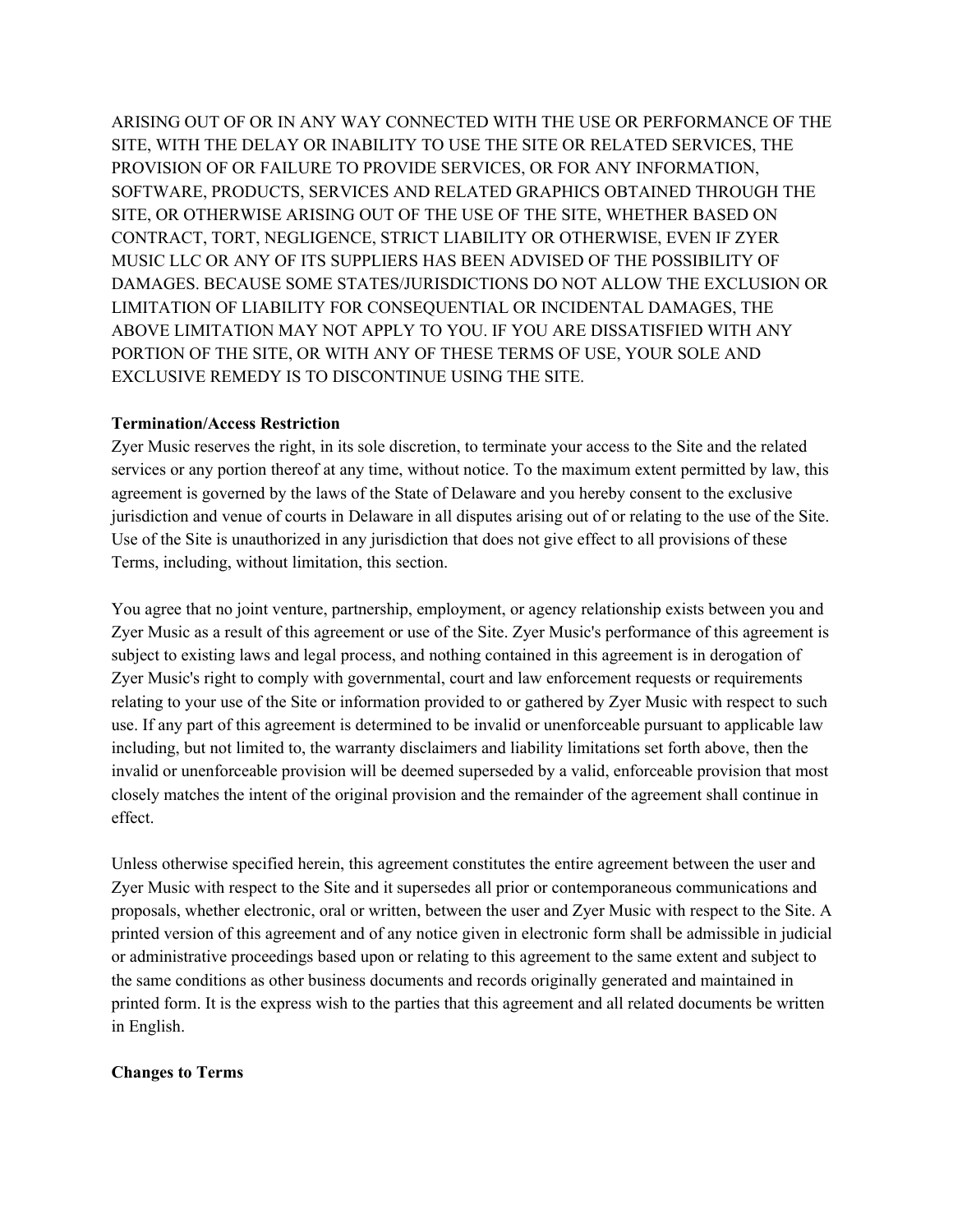Zyer Music reserves the right, in its sole discretion, to change the Terms under which zyermusic.com and or Zyer Music App is offered. The most current version of the Terms will supersede all previous versions. Zyer Music encourages you to periodically review the Terms to stay informed of our updates.

# **Contact Us**

Zyer Music welcomes your questions or comments regarding the Terms:

Zyer Music LLC 9 Highland Road Staten Island, New York 10308

Email Address: anthony@zyermusic.com

Telephone number: (917) 623-5132

Effective as of September 01, 2018